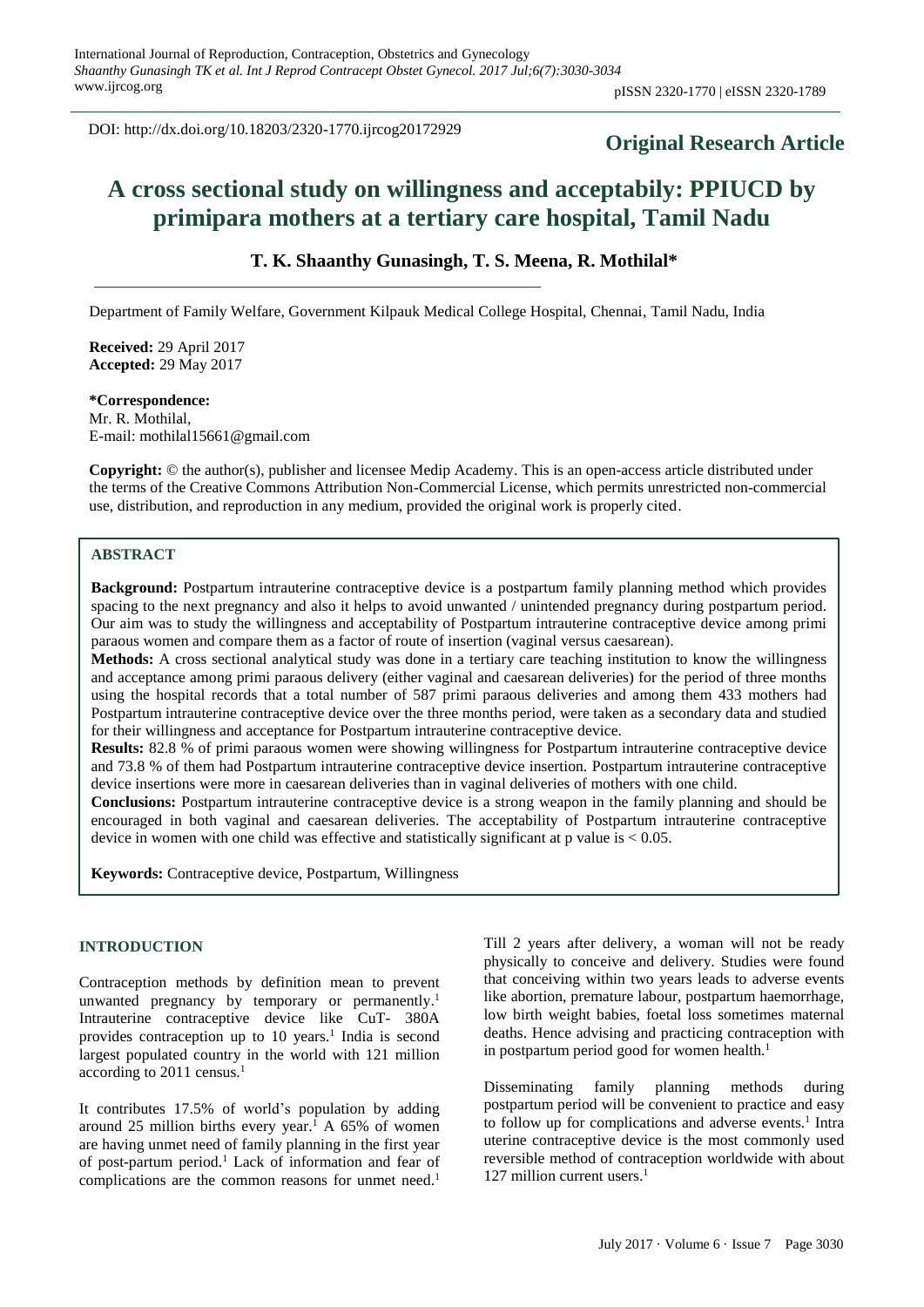The objective of the study was to assess the willingness for Postpartum intrauterine contraceptive device among primi paraous women from January 2017 to March 2017 at Government Kilpauk Medical College Hospital, Chennai-10, Tamil Nadu, India. To study the attributes, Postpartum intrauterine contraceptive device insertions among primi paraous women and mode of delivery from January 2017 to March 2017 at Government Kilpauk Medical College Hospital, Chennai-10.

# **METHODS**

A Cross sectional study was conducted among postpartum women with one child at Government Kilpauk Medical College and Hospital, Chennai-10. The study population of 587 primi paraous women who delivered at maternity ward GKMCH during the study period. Counselling was given about postpartum intrauterine contraceptive device during antenatal and in labour ward. After obtaining consent, Cu T 380A was inserted in 433 primi paraous women in three months period from January 2017 to March 2017.

#### *Data collection*

Postpartum intrauterine contraceptive device consent was filled to know the willingness and acceptability. The acceptance of postpartum intrauterine contraceptive device details was recorded in postpartum intrauterine contraceptive device register and the not willing cases were also recorded in postpartum intrauterine contraceptive device not willing register were used as a secondary data.

#### **Table 1: Mode of delivery versus awareness.**

| Mode of Delivery  | Nos. | <b>Awareness</b> | $\frac{0}{\pi}$ |
|-------------------|------|------------------|-----------------|
| Vaginal Delivery  | 239  | 232              | 39.5            |
| Caesarean section | 348  | 302              | 51.5            |
| Total             | 587  | 534              | 91.0            |

The Table 1 shows 91% of primi paraous women were aware of postpartum intrauterine contraceptive device insertion immediately after delivery and it reveals that the awareness of postpartum intrauterine contraceptive device insertion after delivery was more in caesarean than in vaginal deliveries.

The Table 2 shows 26.2% primi paraous were not accepted Postpartum intrauterine contraceptive device after delivery.

There exists a difference between mode of delivery and not willing for postpartum intrauterine contraceptive device, acceptance of postpartum intrauterine contraceptive device after delivery was statistically significant at p-value is <0.00001.

#### **Table 2: Mode of delivery versus willingness and acceptance.**

| <b>Mode of Delivery</b> | Willing, accepted , | Willing, not accepted | Not willing | <b>Total</b> |
|-------------------------|---------------------|-----------------------|-------------|--------------|
| Vaginal delivery        | 203 (34.6%)         | $7(1.2\%)$            | $29(4.9\%)$ | 239 (40.7%)  |
| Caesarean section       | 230 (39.2%)         | 46 (7.8%)             | 72 (12.3%)  | 348 (59.3%)  |
| Total                   | 433 (73.8%)         | 53 (9.0%)             | 101(17.2%)  | 587 (100%)   |

#### **Table 3: Mode of delivery versus acceptance.**

| Mode of Delivery  | <b>Accepted</b> | <b>Not accepted</b> | <b>Total</b> |
|-------------------|-----------------|---------------------|--------------|
| Vaginal delivery  | 203 (34.6%)     | $36(6.1\%)$         | 239(40.7%)   |
| Caesarean section | 230 (39.2%)     | $118(20.1\%)$       | 348 (59.3%)  |
| Total             | 433 (73.8%)     | 154 (26.2%)         | 587 (100%)   |

The Table 3 shows 59.3% caesarean and 40.7% vaginal deliveries occurred in primi paraous and 73.8% of them accepted Postpartum intrauterine contraceptive device immediately after delivery.

The Table 3 reveals that women undergoing caesarean section were comparatively more accepting Postpartum intrauterine contraceptive device than in those who delivered by vaginal delivery among primi paraous.

Table 4 shows the reasons for not willing for accepting Postpartum intrauterine contraceptive device after delivery among primi paraous women.

The proportion that 0.406 indicates that mothers want interval Cu T. 0.178 husbands not willing and 0.148 stated willing for condom and barrier method. Patient, Partner and relatives (attender) stated 0.13. Husband in abroad 0.01%, Husband dead 0.01 and Various medical reasons 0.118.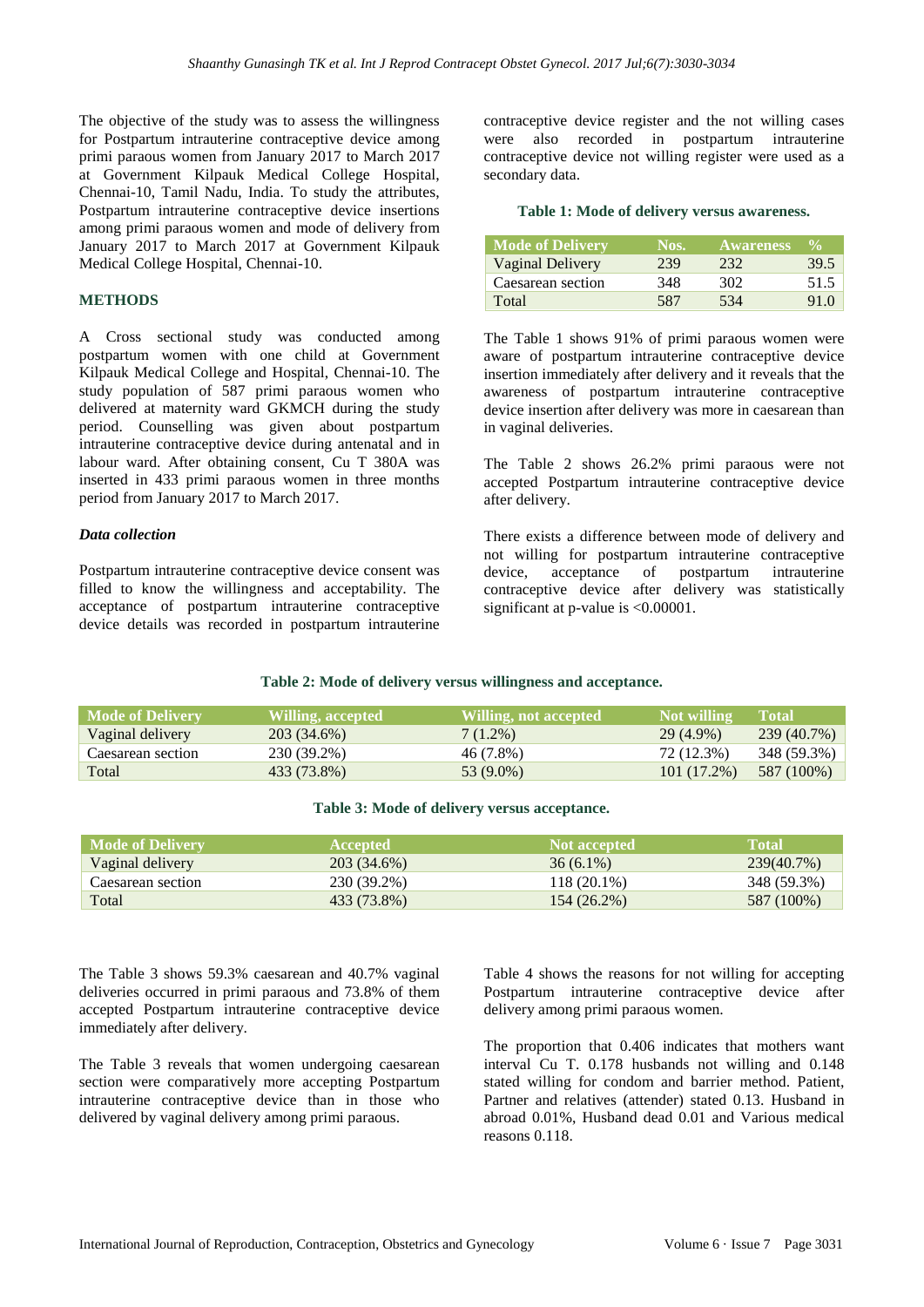# **Table 4: Not willing for PPIUCD acceptance.**

| <b>Reasons</b>                    | <b>Vaginal</b> | Caesarean | <b>Deliveries</b> | $\frac{0}{0}$ |
|-----------------------------------|----------------|-----------|-------------------|---------------|
| Husband not willing               |                | 13        | 18                | 17.8          |
| Husband and attender not willing  |                |           | 3                 | 3.0           |
| Patient not willing for Cu T      |                |           |                   | 5.0           |
| Attender not willing              |                |           |                   | 5.0           |
| willing for condom/barrier method |                | 11        | 15                | 14.9          |
| wants of interval Cu T            | 13             | 28        | 41                | 40.6          |
| husband in abroad                 |                |           |                   | 1.0           |
| Patient Husband death             |                |           |                   | 1.0           |
| <b>PPH</b>                        |                |           | $\overline{4}$    | 4.0           |
| $PROM > 18$ hours                 |                |           |                   | 2.0           |
| PROM (twins) breach               |                |           | $\mathcal{D}$     | 2.0           |
| PROM with oblique live            |                |           |                   | 1.0           |
| <b>Heart Disease</b>              |                |           |                   | 1.0           |
| Maternal fever                    |                |           |                   | 2.0           |
| Total                             | 29             | 72        | 101               | 100.0         |

# *Statistical analysis*

The Statistical tool was used for discrete variable. The Proportion was used for the various reasons for not accepting Postpartum intrauterine contraceptive device, the Rate was used for calculating Postpartum intrauterine contraceptive device in respect of variables of awareness, willing and accepted, willing and not accepted, not willing and in mode of delivery. The Ratio was used between acceptance and non-acceptance in respect of primiparaous women. A two tailed Chi-square test was used between mode of delivery and acceptability of Postpartum intrauterine contraceptive device in primiparaous women to determine the difference/ independent of attributes of variables at the level of significance  $0.05$  and degrees of freedom = 1. The z- test was used to estimate willingness for Postpartum intrauterine contraceptive device among primiparaous women. Software was used for statistical analysis.

# *Z Test*

# *Hypothesis: I*

H0: =90% of mothers with one child, willing for PPIUCD H1: <90% of mothers with one child, willing for PPIUCD Formula:  $Z = p - P0/\sqrt{PQ/N}$ 

Where p is the proportion stated in the sample, PO is the proportion stated in the null hypothesis; N is the sample size and  $Q = 1-P$ .

Calculation:  $p = 486/587 = 0.8279$ ; P0 = 90% = 0.90 Z= $0.8279 - 0.90/0.01238 = -5.823$  and P value = <0.00001.

Since the calculated absolute z value 5.823 is greater than 1.64 at (0.05) level of significance, we can reject the null hypothesis. Hence, the alternative hypothesis that less than 90% of mothers with one child, willing for PPIUCD was correct and statistically significant since  $P$  is  $< 0.05$ .

Therefore, 82.8 % of mothers with one child showing willingness for postpartum intrauterine contraceptive device in the sample was correct.

# *Chi-square test*

# *Hypothesis: II*

Ho: The attributes, Postpartum intrauterine contraceptive device insertions among primiparaous women and mode of delivery are independent

Ha: The attributes that Postpartum intrauterine contraceptive device insertions among primiparaous women and mode of delivery are not independent.

There exist an association between Postpartum intrauterine contraceptive device acceptance and nonacceptance and mode of delivery in primiparaous women and was statistically significant at p-value is 0.00001.

As the calculated chi-square value of 26.0 is greater than the table chi-square value of 3.84, the null hypothesis can be rejected and hence the alternative hypothesis that the Postpartum intrauterine contraceptive device insertion in women with one child and mode of delivery that vaginal and Caesarean section deliveries are dependent and statistically significant at p-value is <0.05 level of significant and degrees of freedom=1. In other words, the Postpartum intrauterine contraceptive device insertion in women with one child was effective.

# **RESULTS**

In present study, total number of women who had delivered from January 2017 to March 2017 accounted to 587 that the mode of deliveries namely caesarean section and vaginal deliveries were 59.3% and 40.7%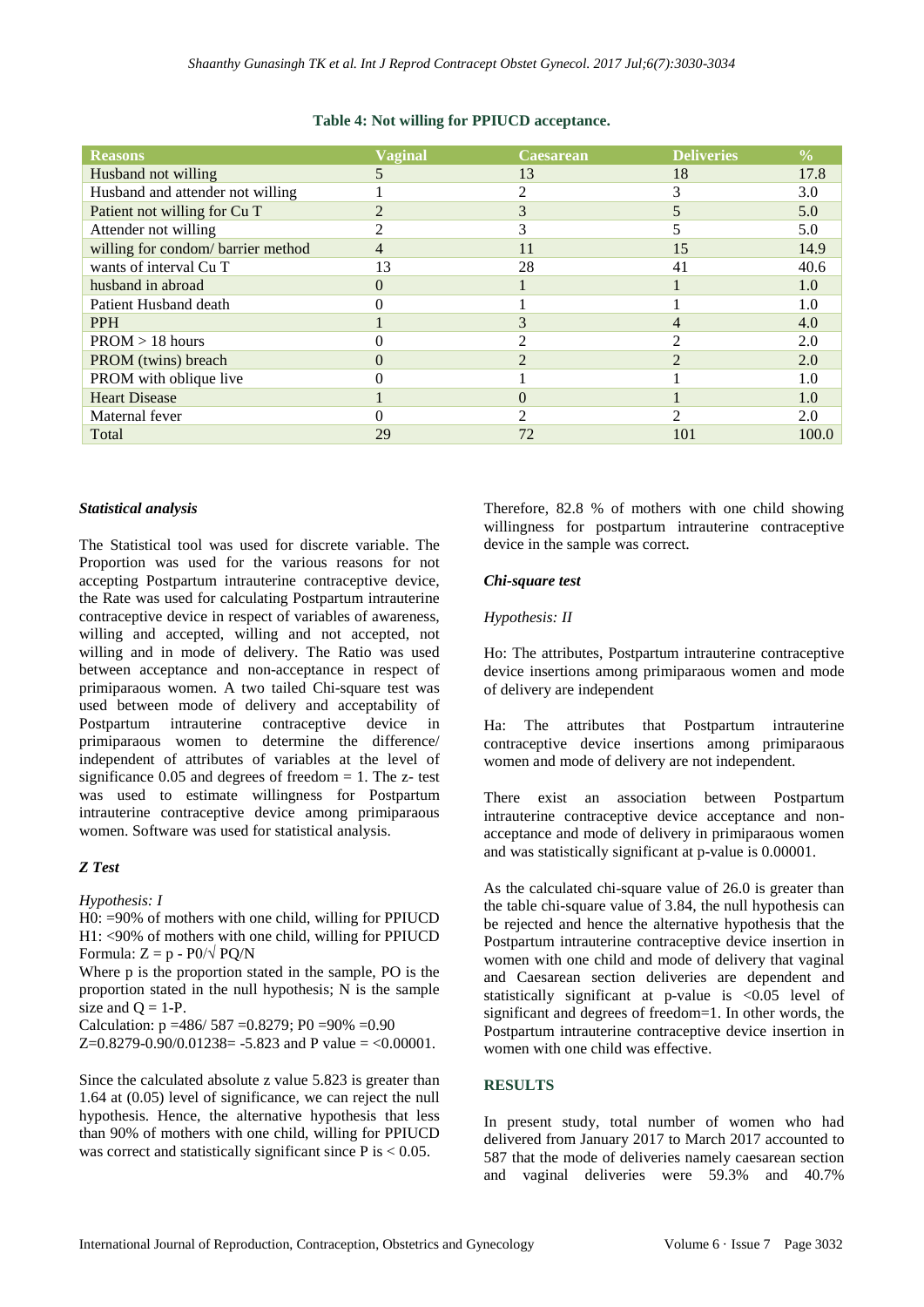respectively among primiparaous deliveries. Out of the primiparaous women 91 % were aware of postpartum intrauterine contraceptive device and 82.8% of them stated willingness to Postpartum intrauterine contraceptive device. The women had Postpartum intrauterine contraceptive device insertion with primiparaous was 73.8%. The acceptance and nonacceptance was 3:1 ratio in respect of primiparaous women. It was found that Postpartum intrauterine contraceptive device insertions were more in caesarean than in vaginal deliveries of primiparaous women. In our study, 82.8% of primiparaous women had given willingness for Postpartum intrauterine contraceptive device was correct. The Postpartum intrauterine contraceptive device insertion in women with one child was effective and it was statistically significant at p-value  $is < 0.05$ .

# **Table 5: Mode of delivery versus acceptance.**

| <b>Mode of Delivery</b> | <b>Accepted</b> | Not accepted  | <b>Notal</b> | <b>Chi-square test</b>  |
|-------------------------|-----------------|---------------|--------------|-------------------------|
| Vaginal delivery        | 203 (34.6%)     | $36(6.1\%)$   | 239(40.7%)   |                         |
| Caesarean section       | 230(39.2%)      | $118(20.1\%)$ | 348(59.3%)   | Chi-square is $26.0023$ |
| Total                   | 433(73.8%)      | $154(26.2\%)$ | 587(100%)    | p- value is $< 0.00001$ |

# **DISCUSSION**

#### *Acceptance*

In present study, the acceptance of postpartum intrauterine contraceptive device in primiparaous was 73.8%. Jairaj S et al found in the study conducted at a tertiary care hospital, Telengana where the PPIUCD acceptance with one child was 25.9%. <sup>1</sup> Kanhere A et al found in the study conducted at a tertiary care hospital, Central India where the PPIUCD acceptance was 48%.<sup>2</sup> Barala S et al found in the study conducted at RNT Medical College, Udaipur, Rajasthan where the acceptance rate of PPIUCD was 31.6%. 3

In the study conducted by Kanmani K et al in Vellore Medical College, Tamil Nadu where it was found that postpartum intrauterine contraceptive device acceptance 87.8% in primipara. <sup>4</sup> Kharkwal S et al conducted study in MLB medical college, Jhansi, Uttar Pradesh, India where it was found that 42.15% had postpartum intrauterine contraceptive device in primipara. <sup>5</sup> Maluchuru S et al found in the study conducted at Guntur Medical College Hospital where the PPIUCD acceptance with one child was 31.5%.<sup>6</sup> The most common reasons behind the acceptance of Postpartum intrauterine contraceptive device was PPFP counselling day by day by RMNCH and doctors to make the women for willing to accept Postpartum intrauterine contraceptive device and awareness of paturients in primiparaous and frequent review meetings conducted to medical officers by both district and state authorities.

## *Reasons for not accepting PPIUCD*

Jairaj S et al found in their study, majority (63.97%) were not accepting because they were interested in other family welfare methods followed by 17.17% were told partner was not interested and religious base 4% were declined IUCD, just 1% had fear of complications and Partner or relatives were making decision.<sup>1</sup> Kanhere AV et al, found 52% want another method of contraception, 13% had fear of complication, 9% was family pressure, 5% was future fertility, 14% wants no contraception and10% not specified any reasons to refusal of IUCD. 2 Barala S et al found in their study, 13.8% wants another method, 13.9% convinced with interval IUD, 27.8% had fear of compilications, 28.2% not accepted due to family pressure, myth of not getting pregnant early was 25% and 1.8% of religious belief. <sup>3</sup> Maluchuru S et al found in their study, majority were preferred another family planning method (46.68%) followed by fear of complications (32.89%) and due to family refusal (20.42%). <sup>6</sup> Landge JA et al in their study found reasons for not accepting contraceptives were namely no acceptance by husband and family members 47%, religious belief 38%, Fear of side effect 8.4%, Incomplete family 4.8% and No need 1.3%. 7

In present study, we found majority (55.4%) were not accepting because they were interested in other method of contraception followed by 17.8% were told partner was not interested. Partner or family members were playing important role in decision making (13%). Husband in abroad 1%, husband dead 1% and the remaining 11.8% medical complications.

#### *Mode of delivery*

Jairaj S et al found in the study conducted in Gandhi Hospital, a tertiary care teaching hospital attached to Gandhi Medical College, Secunderabad, Telangana, India where it was found that the Postpartum intrauterine contraceptive device acceptors were high in caesarean section than in vaginal deliveries. $<sup>1</sup>$ </sup>

In present study, the acceptance of Postpartum intrauterine contraceptive device was comparatively high in caesarean section than in vaginal deliveries.